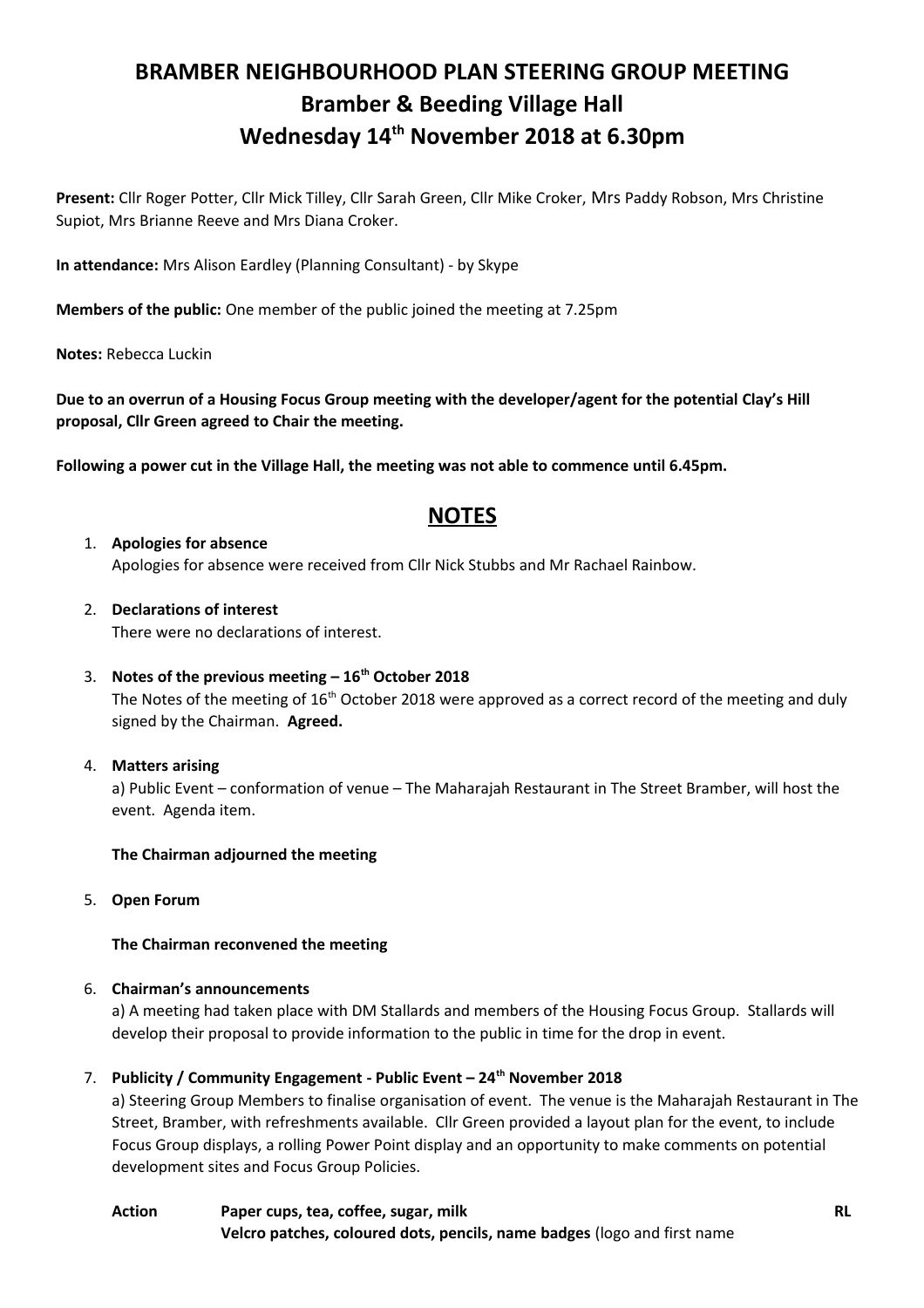|               | only)                                                                         |            |
|---------------|-------------------------------------------------------------------------------|------------|
|               | Copies of Vision & Objectives copies, Plan area maps, sign-up sheet for       |            |
|               | those that wish to be informed (with GDPR tick box),                          |            |
|               | copies of comment/feedback sheets.                                            |            |
| <b>Action</b> | <b>Contact SPC regarding photocopying arrangements</b>                        | <b>RL</b>  |
|               | Draft comment sheet (agree/disagree with vision, objectives and emerging      | SG         |
|               | policies, plus invite additional comments on Focus Group proposals)           |            |
| <b>Action</b> | Power Point presentation (on USB) with laptop                                 | AE         |
| <b>Action</b> | Projector                                                                     | SG         |
|               | <b>Collect printed copies from Steyning Parish Council</b>                    |            |
| <b>Action</b> | <b>Contact Henfield PD re display boards (advise MC of exact size)</b>        | <b>RL</b>  |
| <b>Action</b> | <b>Supply WSCC PROW map</b>                                                   | <b>CS</b>  |
| <b>Action</b> | Provide material for copying to RL by Monday 19.11.18                         | <b>ALL</b> |
| <b>Action</b> | Copies of all documents will also be posted on the Parish Council<br>website. | MT / RL    |
| <b>Action</b> | Send name of 3 houses in Little Drove to Paddy                                | <b>RL</b>  |

T&T and PROW Focus Group display – may propose a Pegasus crossing on the A283 to connect areas of the parish and provide a safe route to school for local children and additional car parking to provide access to the SDNP for visitors and tourists (subject to necessary permissions).

# **Cllr Potter and Mrs Paddy Robson joined the meeting at 7.25pm**

Environment & Countryside – display material was agreed.

Community Facilities – will include mention of sports and recreation facilities, provision of additional youth facilities and improvements to St Nicholas Church.

Housing & Development Focus Group – display material to be finalised.

Tourism, Commerce & Heritage – display material to be finalised.

Set up will commence at 9.30am.

# 8. **Neighbourhood Plan Finance**

a) Finance update, income to date - £9,000, expenditure to date - £459.70 +VAT, balance = £8,540.30, although Planning Consultant invoices are due shortly and the public event will incur some costs.

# 9. **Call for Sites / Site Assessment update**

a) Progress update – Site assessments have been revised. A meeting between the Housing Focus Group and agent for Clay's Field had taken place.

b) Agree next actions – the developer will be reminded to search for any covenant regarding Clay's Field. **Action Contact developer re covenant and any other points RP**

# 10. **Plan Programme**

Nothing to report for this meeting.

# 11. **Items for the next agenda**

- a) Debrief of public meeting
- b) Analysis of comments received
- c) Christmas newsletter

# 12. **Date of next meeting – 6.30pm Tuesday 11th or Thursday 13th December – subject to hall availability**